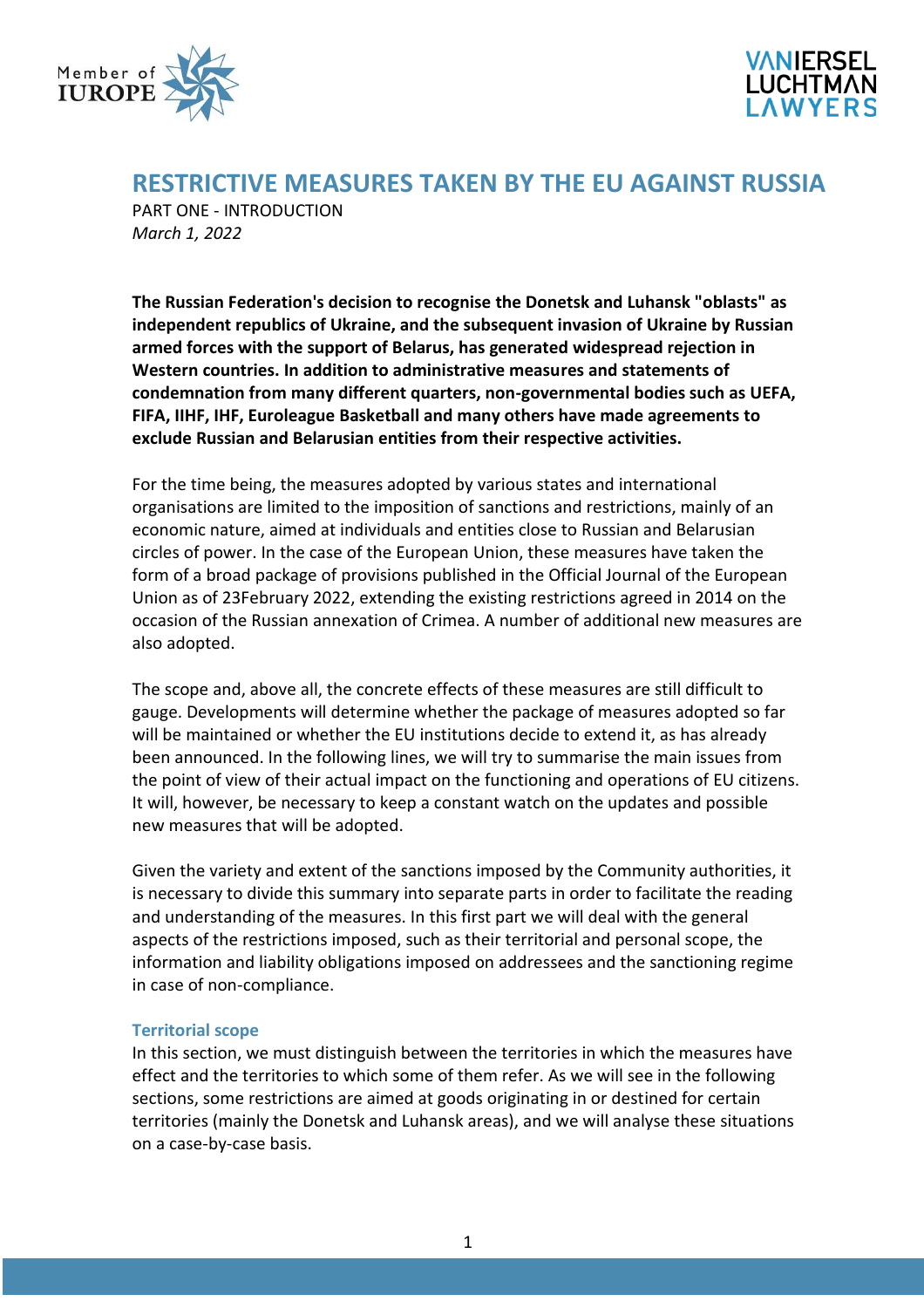



Community bodies cannot issue measures that have effects, at least directly, beyond the territories of their Member States, as they have no jurisdiction to do so. Nevertheless, as wide a scope as possible has been sought.

In general, the restrictive measures adopted by Community bodies apply:

- a. within the territory of the EU (including its airspace),
- b. on board any aircraft or any vessel under the jurisdiction of a Member State,
- c. to any person, whether inside or outside the territory of the EU, who is a national of a Member State,
- d. any legal person, entity or body, whether located inside or outside the territory of the EU, which is incorporated or constituted under the law of a Member State, and
- e. to any legal person, entity or body in respect of any business done in whole or in part within the EU.

As can be seen, all financial institutions, companies and individuals who are EU citizens, who are nationals of a Member State or who simply conduct business on EU territory are subject to the rules set out below. This means that, in the event of infringement of the restrictive measures imposed, they may be subject to the imposition of sanctions.

## **Personal scope of application**

The various measures adopted are generally directed against persons and entities expressly mentioned in the annexes to the Community Decisions and Regulations ("blacklists" for the purposes of this note). These are essentially the following categories of persons:

- a. natural persons responsible for actions or policies which undermine or threaten the territorial integrity, sovereignty and independence of Ukraine, or stability or security in Ukraine, or who actively support or implement such actions or policies, or who obstruct the work of international organisations in Ukraine,
- b. legal persons, entities or bodies supporting, materially or financially, actions which undermine or threaten the territorial integrity, sovereignty and independence of Ukraine,
- c. legal persons, entities or bodies in Crimea or Sevastopol whose ownership has been transferred in violation of Ukrainian law, or of legal persons, entities or bodies that have benefited from such transfer of ownership,
- d. natural or legal persons, entities or bodies actively supporting, materially or financially, or benefiting from, Russian politicians responsible for the annexation of Crimea or the destabilisation of Eastern Ukraine, and
- e. natural or legal persons, entities or bodies conducting transactions with separatist groups in the Donbass region.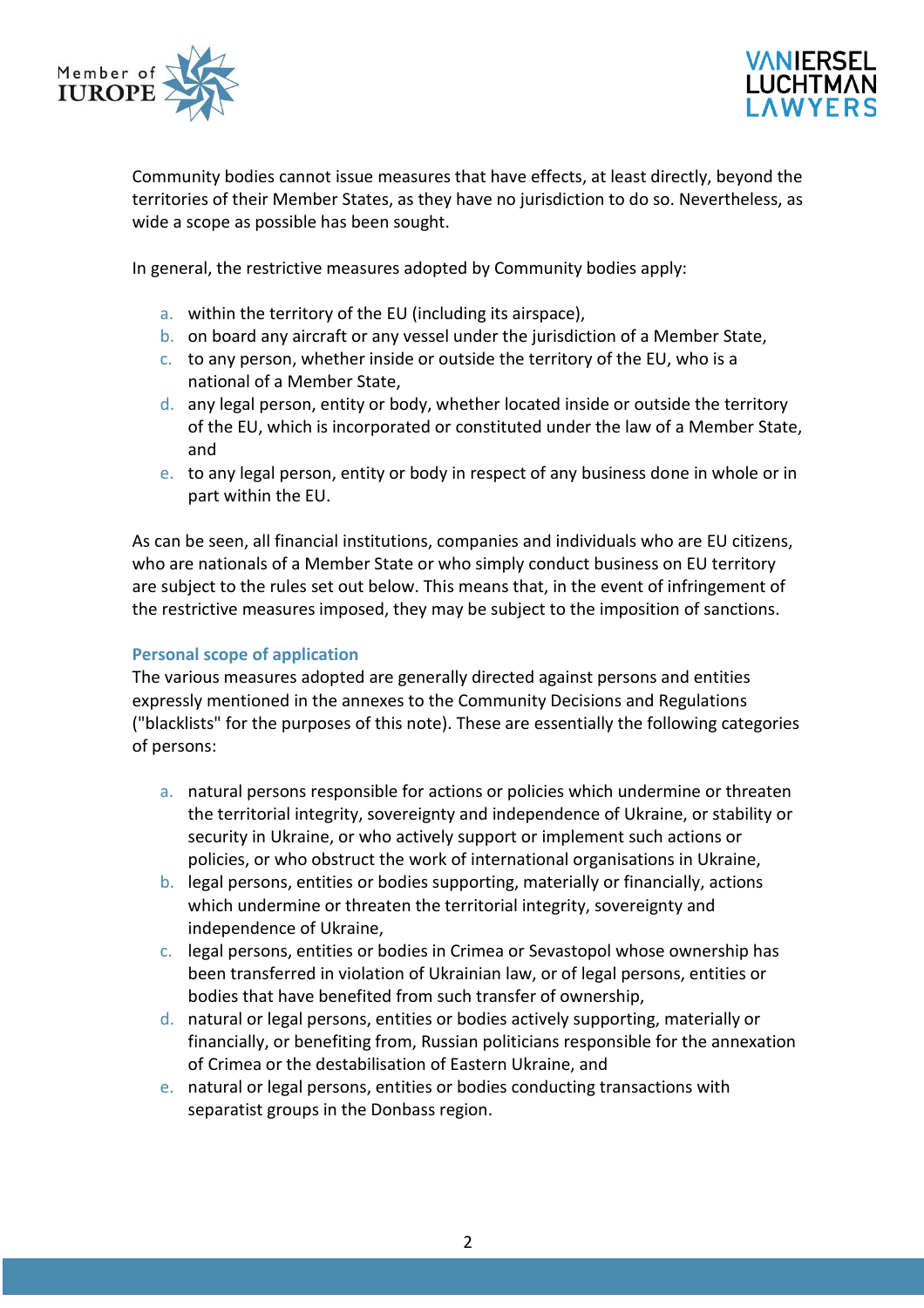



By Council Decision (CFSP) 2022/265, Council Regulation (EU) 2022/259 and Council Implementing Regulation (EU) 2022/260, all of 23February, 22 persons and 4 entities (Internet Research Agency, Rossiya Bank,

Promsvyazbank, VEB.RF) to the original blacklist of persons, entities and bodies subject to restrictive measures established in 2014.

On the same date of 23 February 2022, Council Decision (CFSP) 2022/267 and Council Implementing Regulation (EU) 2022/261 add the 336 members of the Russian State Duma to the list of persons, entities and bodies subject to restrictive measures for having voted in favour of the recognition of the areas of Eastern Ukraine (Donetsk and Luhansk) as independent states.

Subsequently, on 28 February, 26 more persons and the SOGAZ Gas Insurance Company were added to the list by Council Decision (CFSP) 2022/337 and Council Implementing Regulation (EU) 2022/336.

## **Reporting obligation**

The Community regulation imposes on its addressees an obligation to cooperate and provide information to the authorities to enable them to monitor the implementation of the measures. In particular, and without prejudice to the applicable rules on disclosure, confidentiality and professional secrecy, natural or legal persons, entities or bodies required to comply with the restrictions are obliged to provide information such as information on accounts and amounts frozen to the competent authorities of the Member State of residence or establishment. Such information should also be transmitted to the European Commission and co-operate with the competent authorities in any verification of this information.

#### **Responsibility of Community operators**

As a general rule, Community legislation on sanctions prohibits persons bound by it from knowingly and intentionally engaging in actions the object or effect of which is to circumvent restrictive measures.

Aware that this is a complex set of rules, the Community legislator has provided that operators are exempted from liability in the event of misapplication of the restrictions.

In particular, the freezing of funds and economic resources or the refusal to make funds or economic resources available, carried out in good faith on the basis that such action is in accordance with Community law, does not give rise to liability of any kind on the part of the natural or legal person, entity or body implementing it, or its directors or employees, unless it is proved that the funds and economic resources were frozen or withheld as a result of negligence.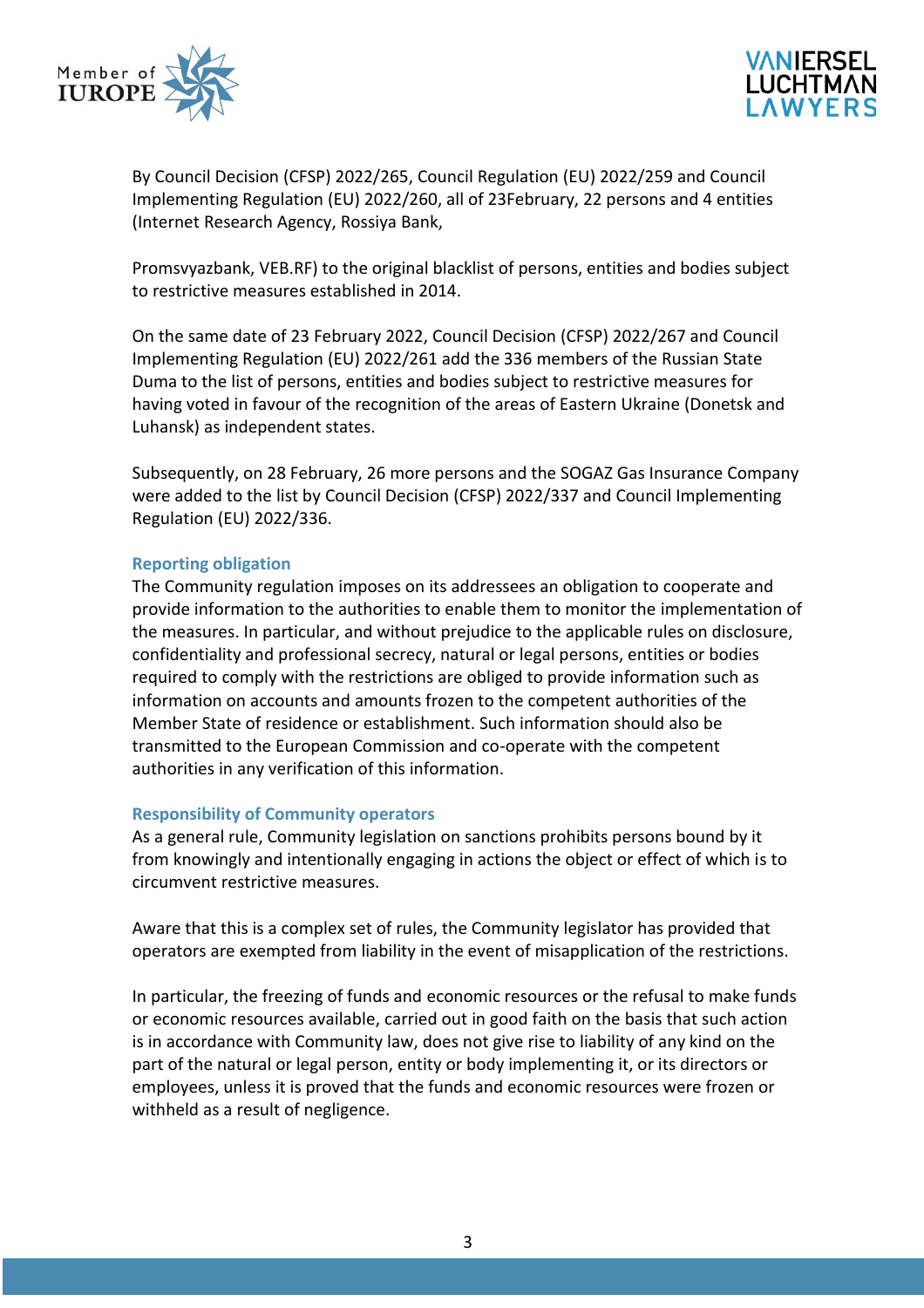



On the other hand, actions taken by such persons and entities would not give rise to liability on their part if they did not know, and had no reasonable grounds to suspect, that their actions would infringe the measures laid down by the sanctioning legislation.

In this way, it is intended to protect operators against possible claims by affected persons. Of course, it will be necessary to determine liability on a case-by-case basis, as the level of diligence required of each operator will depend on the nature of each operator (for example, it could be argued that the diligence and knowledge required of a financial institution is higher than that required of an SME that deals with Russia on an occasional basis only).

## **Prohibition on meeting demands**

As can be imagined, it is quite possible that those affected by the sanctions will strongly disagree with them. The situation may arise where economic operators, in seeking to comply with the restrictions provided for by the Community legislator, breach their contractual obligations towards the persons affected by the sanctions. This may give rise to litigation in which the persons concerned seek redress for the damage they have suffered, which may be brought before courts outside the Community.

In order to prevent the adverse consequences that this type of litigation may have for Community operators, the rules in force stipulate that they must not satisfy any claim relating to a contract or transaction the performance of which has been affected, directly or indirectly, wholly or in part, by sanctioning measures imposed by the Community legislator and which has been brought by blacklisted persons. This includes in particular claims for compensation or any other such claims, such as claims for compensation or by way of guarantee, in particular any claim for the extension or payment of a guarantee, financial security or indemnity, in particular financial, irrespective of the form it takes.

#### **Sanctions regime**

Finally, it should be noted that Community legislation stipulates that it is up to the Member States to regulate the system of penalties applicable to possible infringements of restrictive measures.

In Spain, this regime is dispersed among various regulations, such as Law 10/2010 on the prevention of money laundering, Organic Law 12/1995 on the repression of smuggling and Law 21/2003 on aviation security. It should be noted that the penalties provided for in these regulations can be substantial and, in the case of companies, even provide for the possible personal liability of their directors and managers. It is therefore highly advisable to analyse in detail the implications of transactions that may be considered suspicious of being included among the restrictions provided for by the Community legislator.